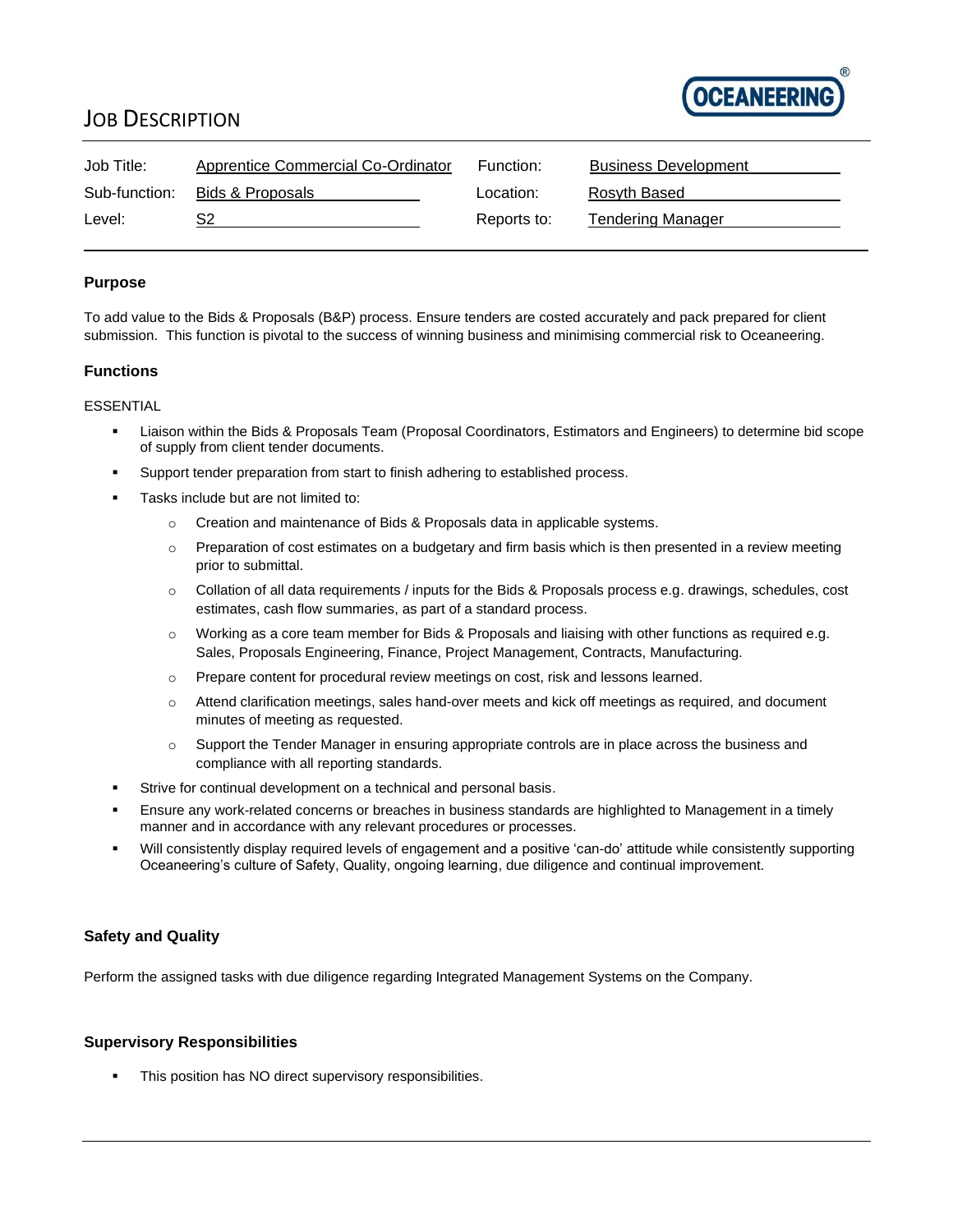

#### **Reporting Relationship**

**Reports to Tendering Manager** 

#### **Qualifications (Alternative or equivalent experience or qualifications can be considered where appropriate)**

#### REQUIRED

- Efficiency in the use of Microsoft Excel, Word & PowerPoint
- Strong Math's, written and spoken English skills
- Will join a business apprentice scheme with partnership through relevant key provider

#### **Knowledge, Skills, Abilities, Competencies and Other Characteristics**

- **Problem Solving** Identifies and resolves problems in a timely manner; Gathers and analyzes information skillfully; Develops alternative solutions; Works well in group problem solving situations; Uses reason even when dealing with emotional topics.
- **Interpersonal Skills** Focuses on solving conflict, not blaming; Maintains confidentiality; Listens to others without interrupting; Keeps emotions under control; Remains open to others' ideas and tries new things.
- **Oral Communication** Speaks clearly and persuasively in positive or negative situations; listens and gets clarification; Responds well to questions; Demonstrates group presentation skills; Participates in meetings.
- **Written Communication** Writes clearly and informatively; Edits work for spelling and grammar; Varies writing style to meet needs; Presents numerical data effectively; Able to read and interpret written information.
- **Teamwork** Balances team and individual responsibilities; Exhibits objectivity and openness to others' views; Gives and welcomes feedback; Contributes to building a positive team spirit; Puts success of team above own interests; Able to build morale and group commitments to goals and objectives; Supports everyone's efforts to succeed.
- Professionalism Approaches others in a tactful manner; Reacts well under pressure; Treats others with respect and consideration regardless of their status or position; Accepts responsibility for own actions; Follows through on commitments.
- Quality Demonstrates accuracy and thoroughness; Looks for ways to improve and promote quality; Applies feedback to improve performance; Monitors own work to ensure quality.
- Quantity Meets productivity standards; Completes work in timely manner; Strives to increase productivity; Works quickly.
- Safety and Security Observes safety and security procedures; Determines appropriate action beyond guidelines; Reports potentially unsafe conditions; Uses equipment and materials properly.
- Adaptability Adapts to changes in the work environment; Manages competing demands; Changes approach or method to best fit the situation; Able to deal with frequent change, delays, or unexpected events.
- Attendance/Punctuality Is consistently at work and on time; Ensures work responsibilities are covered when absent; Arrives at meetings and appointments on time
- **Dependability** Follows instructions, responds to management direction; Takes responsibility for own actions; Keeps commitments; Commits to long hours of work when necessary to reach goals. Completes tasks on time or notifies appropriate person with an alternate plan.
- **Initiative** Volunteers readily; Undertakes self-development activities; Seeks increased responsibilities; Takes independent actions and calculated risks; Looks for and takes advantage of opportunities; Asks for and offers help when needed.